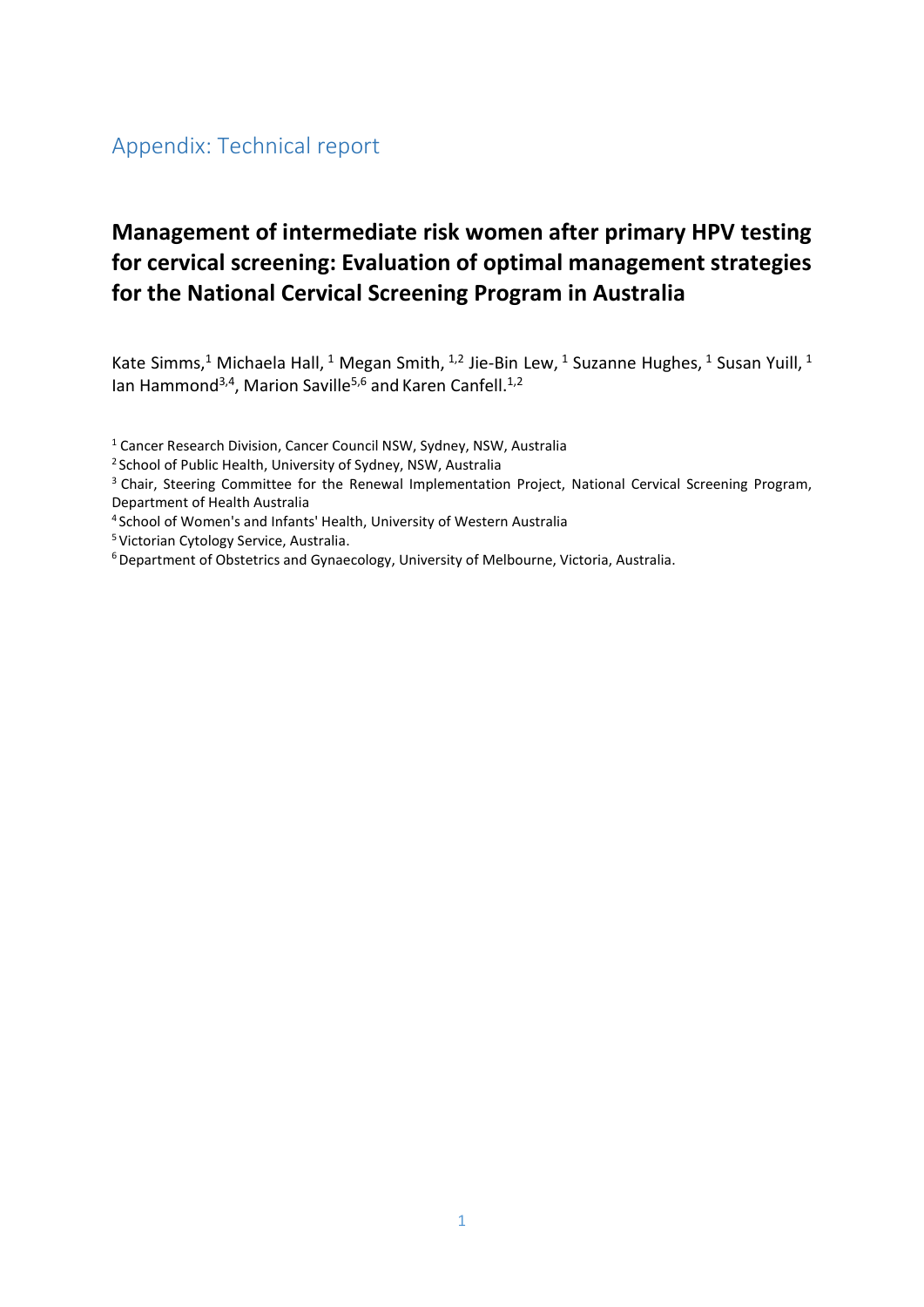## Abstract

**Background**: Several countries are currently implementing a transition to HPV testing for cervical screening. Various management options for women who have a positive HPV test result have been proposed. In the Australian National Cervical Screening Program (NCSP), that will transition in 2017 from cytology to primary HPV screening and will involve partial genotyping for HPV 16/18 with direct referral to colposcopy for this higher risk group and HPV-negative women will be recalled at 5 years for routine screening. Intermediate risk women with other oncogenic types (non HPV 16/18: OHR HPV) will be triaged with liquid-based cytology, with high grade cytology referred to immediate colposcopy and normal cytology returned to 12 month surveillance, but the optimal management of OHR HPV with low grade cytology (pLSIL or LSIL, equivalent to ASCUS or LSIL in the Bethesda system) requires evaluation.

**Methods:** We used a comprehensive dynamic model of HPV transmission, vaccination, natural history and cervical screening, which took into account realistic levels of adherence to follow-up recommendations. We evaluated (1) the 20-year risk of invasive cervical cancer in women with OHR HPV and pLSIL/LSIL who are referred for 12 month follow-up, and compared this to an accepted benchmark risk in Australia which is the risk for women with pLSIL/LSIL, who are currently followed at 12 months; (2) the population-level impact of the whole program, assuming this group are returned to 12 month surveillance vs. immediate colposcopy referral; and (3) the cost-effectiveness of immediate colposcopy compared to 12 month follow-up in this group. Evaluation was performed both for HPV-unvaccinated cohorts and for women offered vaccination through the National HPV Vaccination Program, taking into account observed vaccination coverage (~72% in 12 -13 year old girls).

**Results:** In women with OHR HPV and pLSIL/LSIL, if 12 month follow-up is implemented the 20 year risk of developing invasive cervical cancer is lower than the risk in women with a screening cytology result of LSIL in the current program (i.e. lower than the accepted benchmark). Referring women who test HPV positive (not 16/18) and LBC pLSIL/LSIL to colposcopy provides an incremental 1-3% reduction in cervical cancer incidence and mortality compared with follow-up at 12 months in this group, but this is in the context of a predicted 24-36% reduction associated with the new HPV screening program compared to the current cytology-based program; considering both unvaccinated cohorts and cohorts offered vaccination. Further, colposcopy referral of this group substantially increases the number of colposcopies, with >650 colposcopies required to avert an additional case of cervical cancer compared to 12 month follow-up in this group. The incremental cost-effectiveness ratio (ICER) for immediate colposcopy compared to 12 month follow-up was estimated to be >A\$100,000/LYS, compared to an indicative willingness-to-pay threshold of A\$50,000/LYS in Australia. If immediate referral is reserved for women in this group aged 45 and older, the ICER improved to \$39,800 (95%CrI: \$36,700-\$41,900) in unvaccinated cohorts and \$40,900/LYS (95%CrI: \$38,300- \$43,600) in cohorts offered vaccination.

**Conclusions:** After the introduction of primary HPV screening, referring women with OHR HPV and pLSIL/LSIL for 12 month surveillance is associated with a lesser risk of invasive cancer than a 'benchmark' risk for 12 –month follow-up currently experienced by women with low grade cytology in the current cytology-based program. Although some incremental improvements in cervical cancer rates are expected in the program as a whole, these are limited, and direct referral to colposcopy would be associated with a substantial increase in colposcopy referrals and the associated harms. Furthermore, direct referral of all women in this group is very cost-ineffective, although it becomes more cost-effective if reserved for older women. In conclusion, 12 month surveillance of women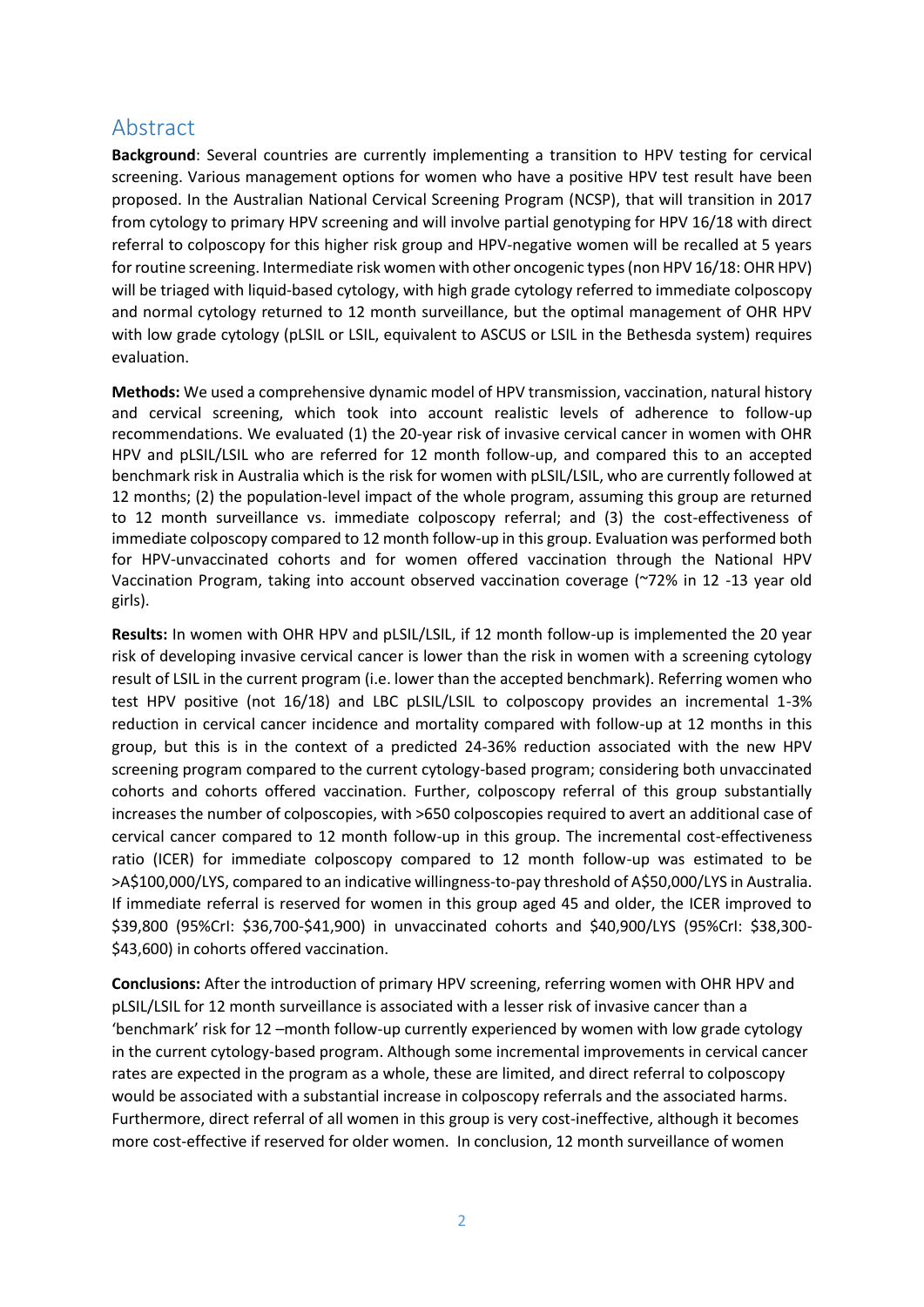with OHR HPV and low grade cytology appears to provide the best balance of benefits, harms and cost-effectiveness in the new Australian primary-HPV based screening program.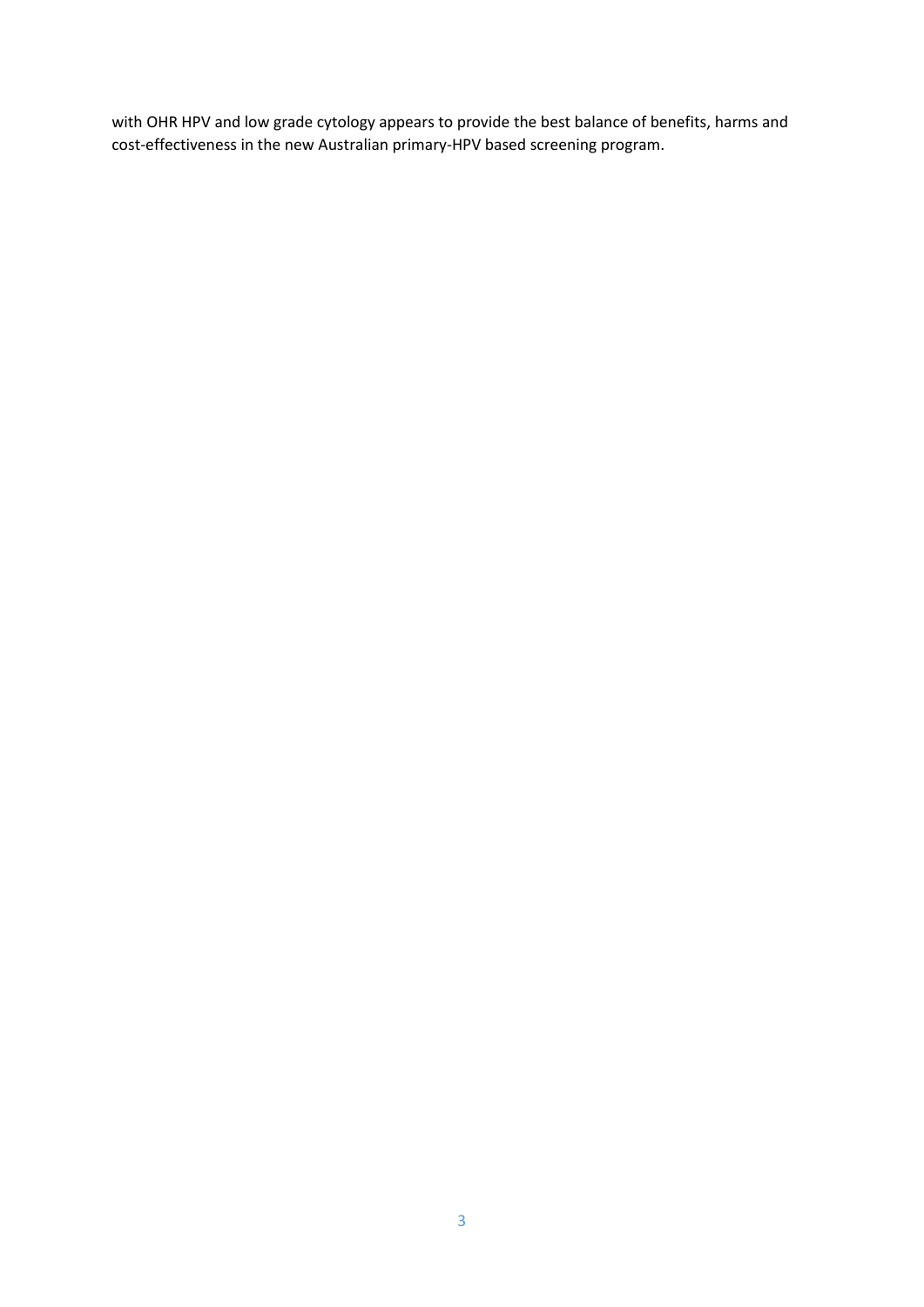## 1. Introduction

Several countries are currently evaluating or implementing a transition from cytology to primary HPV testing for cervical screening. HPV-based screening has been shown to provide improved protection againstinvasive cervical cancer compared to cytology screening.<sup>1</sup> Furthermore, using the HPV test as a primary screening tool allows for development of population-based screening recommendations which take into account the impact of HPV vaccination, since management can be based on individual risk assessment at the time of screening, which is based on the HPV test result, rather than on an individual'sHPV vaccination status, which may not be available at the point of screening.<sup>2</sup> Given HPV types 16/18 are associated with the greatest immediate and cumulative risk of CIN 3 or worse, $3-5$ screening tests with partial genotyping for HPV 16/18, are expected to improve risk stratification of women who have a positive HPV test result in cervical screening programs.

Australia was the first country to initiate a national public vaccination program in 2007. Female vaccination uptake is approximately 71-72% for 3 dose coverage in 12-13 year old females; catch-up in 18-26 year old females (conducted from 2007-9) achieved coverage rates of the order of 30-50%.<sup>[6,](#page-15-3)[7](#page-15-4)</sup> After the introduction of vaccination, Australia experienced rapid falls in vaccine-included HPV type infections, anogenital warts and histologically confirmed cervical high grade precancerous abnormalities (CIN 2/3). These have now been documented extensively in young females, and reductions in warts has also been seen in heterosexual males due to herd immunity effects. From 2004-6 to 2012, for women aged < 20 years, rates of CIN 2/3 decreased by 53%; for women aged 20- 24 years, rates of confirmed CIN 2/3 were stable until 2010, then decreased by 21% in the following year[.](#page-15-5)<sup>8</sup> From 2013, males aged 12-13 have also been vaccinated at school with a two-year catch-up to Year 9 (~15 years). Via herd immunity, male vaccination will also provide incremental benefits to females, and is expected to lead to further reductions in infections with vaccine-included types and high grade cervical abnormalities in females.<sup>[2,](#page-15-1)[9](#page-15-6)</sup>

The implementation and rapid impact of HPV vaccination, together with an accumulation of evidence of primary HPV screening, promoted a review, known as the *renewal*, of the Australian National Cervical Screening Program (NCSP). This commenced with a 2013 evaluation of the evidence, including modelled evidence of the impact of the renewed program in both unvaccinated cohorts and in cohorts offered vaccination, which was performed on behalf of the Australian Government's Medical Services Advisory Committee (MSAC).[10](#page-15-7) The MSAC evaluation identified several options for HPV screening in Australia that were predicted to result in improved outcomes, compared with current practice for cytology based screening. The greatest gains in effectiveness were associated with primary HPV testing with partial genotyping for HPV 16/18, in which women with these HPV types are referred directly for diagnostic colposcopic assessment. Based on the findings of the MSAC evaluation, in 2014, Australia announced an upcoming transition from the current cervical screening program, involving 2 yearly conventional cytology in women aged 18-20 to 70 years, to 5-yearly primary HPV-based screening with partial genotyping and direct referral for HPV16/18 positive women, from age 25 years, and discharging HPV-negative women in their early seventies. The target date for implementation of the renewed program is May  $1<sup>st</sup>$  2017.

Various management options for women who have a positive HPV test result have been proposed. In the Australian NCSP, a 2017 transition from cytology to primary HPV screening will involve partial genotyping for HPV 16/18 with direct referral to colposcopy for the higher risk group of women positive for HPV 16/18 (with a liquid-based cytology [LBC] sample taken to assist management at colposcopy), and HPV-negative women will be recalled at 5 years for routine screening, or discharged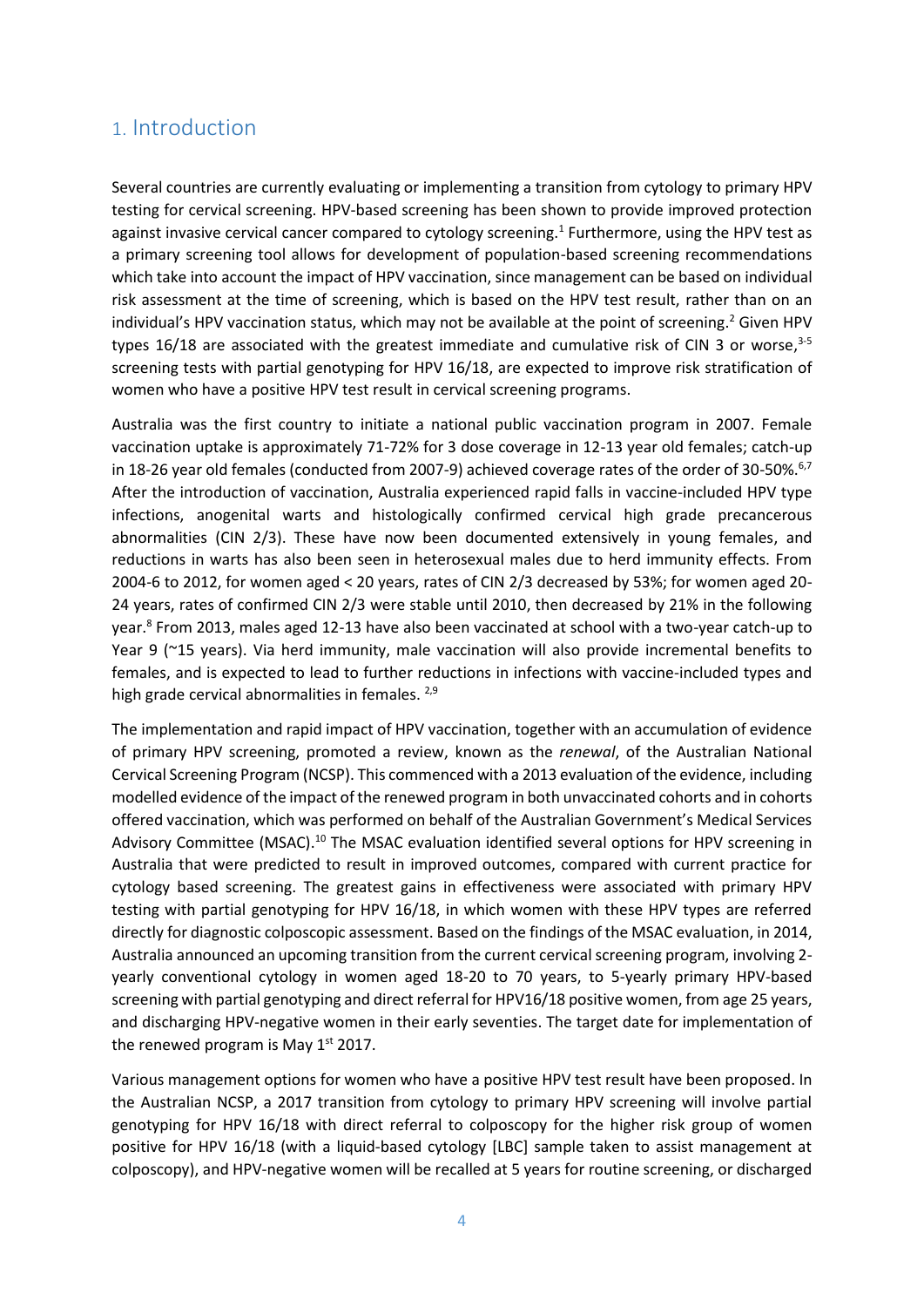from screening (if aged 70 or older). Intermediate risk women with other oncogenic types (non HPV 16/18: OHR HPV) will be triaged using liquid-based cytology (LBC), with high grade cytology referred to immediate colposcopy and normal cytology recalled for 12 month surveillance, but the optimal management of OHR HPV with low grade cytology (pLSIL or LSIL, equivalent to ASCUS or LSIL in the Bethesda system) requires evaluation. This evaluation has taken place as part of the process of developing detailed clinical management guidelines for the renewed cervical screening program.

Management of women with a positive 'other oncogenic' HPV test result (not 16/18) and an LBC test report of ASC-US (pLSIL) or LSIL could potentially involve immediate colposcopy referral or a watchand-wait approach with 12 months surveillance and re-testing for HPV at that time. Although some countries, in the context of HPV triage of low grade cytology, currently recommend colposcopy referral for women with any oncogenic HPV who have low grade cytology, $11$  it should be noted that because the higher risk HPV16/18 infections are removed from the pool of women being considered here, that the remaining women are expected to be at lower risk overall. However, there is little direct evidence to inform the assessment of risk in this group.<sup>[12](#page-15-9)</sup> Therefore, we performed a modelled simulation of outcomes given the two management strategies.

The aim of the current study was, in women with OHR HPV infection and low grade cytology (pLSIL or LSIL), to estimate: (1) the 20-year risk of invasive cervical cancer in women with OHR HPV and pLSIL/LSIL who are referred for 12 month follow-up, and compared this to an accepted benchmark risk in Australia which is the risk for women with pLSIL/LSIL, who are currently followed at 12 months; (2) the population-level impact of the whole program, assuming this group are returned to 12 month surveillance vs. immediate colposcopy referral; and (3) the cost-effectiveness of immediate colposcopy compared to 12 month follow-up in this group. Evaluation was performed both for HPVunvaccinated cohorts and for women offered vaccination through the National HPV Vaccination Program, taking into account observed vaccination coverage.

## 2. Methods

#### 2.1 Model platform

We used a comprehensive dynamic model of HPV transmission, vaccination, natural history and cervical screening to perform this evaluation. The platform was recently been used to perform the effectiveness modelling and economic evaluation of cervical screening in unvaccinated and cohorts offered vaccination for the MSAC review for the NCSP renewal<sup>[10](#page-15-7)</sup>. It has also been used to evaluate changes to the cervical screening interval in Australia and the United Kingdom,<sup>[13,](#page-15-10)[14](#page-15-11)</sup> the role of alternative technologies for screening in Australia, New Zealand and England,<sup>[15-18](#page-15-12)</sup> the role of HPV triage testing for women with low-grade cytology in Australia and New Zealand, $16,19$  $16,19$  the costeffectiveness of alternative screening strategies, combined screening and vaccination approaches in China<sup>[20,](#page-16-0)[21](#page-16-1)</sup> and for evaluating the cost-effectiveness of primary HPV screening in England.<sup>[22](#page-16-2)</sup>

The model simulates HPV infection which can persist and/or progress to cervical intraepithelial neoplasia grades I, II and III (CIN1, CIN2, CIN3); CIN 3 can then progress to invasive cervical cancer. Progression and regression rates between states are modelled separately for types HPV 16, HPV 18 and other high-risk HPV types. The model incorporates information on the age-specific risk of death due to causes other than cervical cancer,<sup>[23,](#page-16-3)[24](#page-16-4)</sup> rate of hysterectomy due to causes other than cervical cancer<sup>[25,](#page-16-5)[26](#page-16-6)</sup> and cervical cancer survival rates by extent of disease at diagnosis.<sup>[27](#page-16-7)</sup>

 Validation against observed data for age-specific cervical cancer incidence and mortality, the rate of histologically confirmed high-grade lesions per 1,000 women screened and screening participation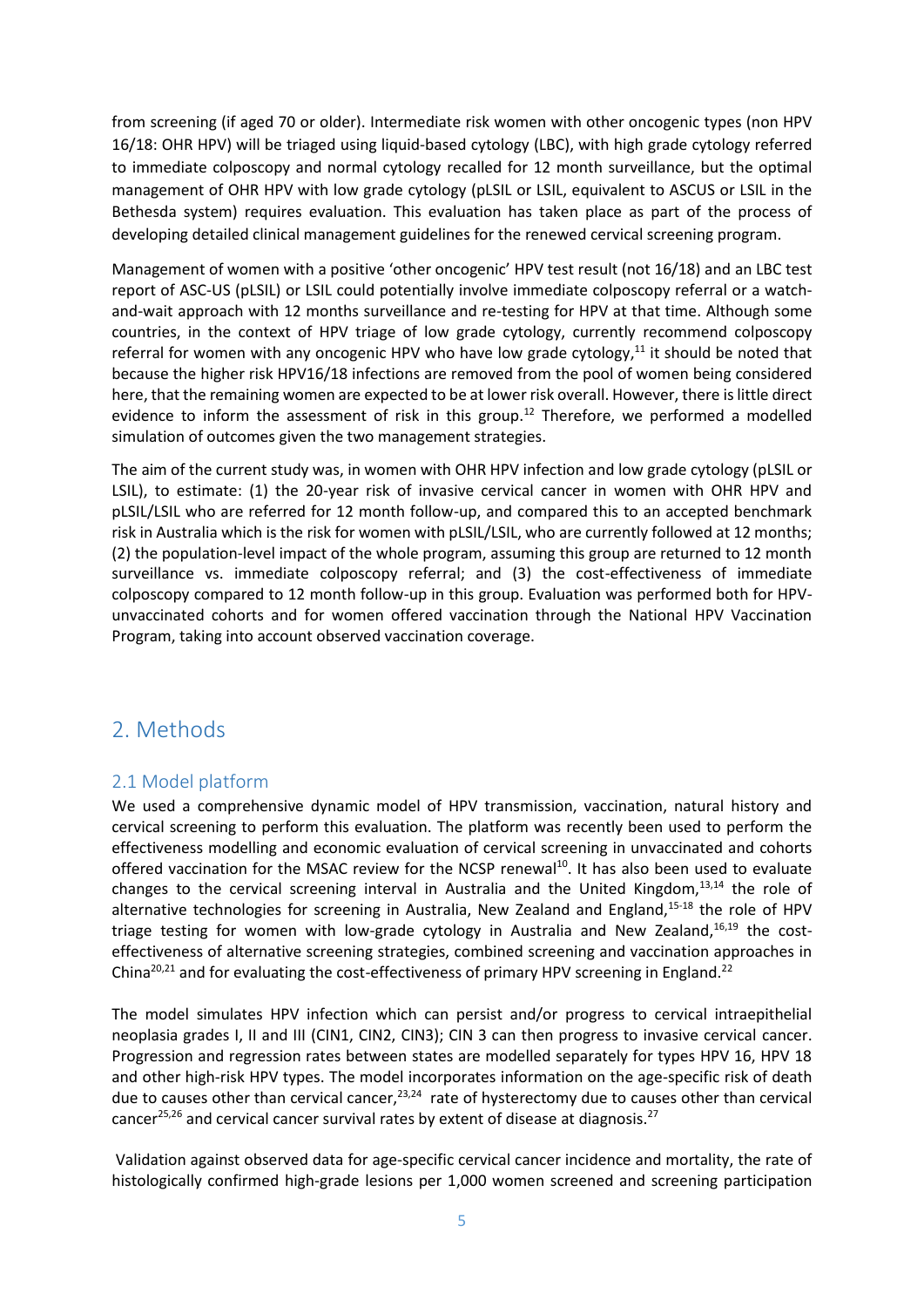rates has been previously described.<sup>[10](#page-15-7)</sup> Predictions from the dynamic HPV transmission and vaccination model have also recently been validated against observed declines in HPV prevalence in women aged 18-24 after the introduction of the quadrivalent vaccine.<sup>[28](#page-16-8)</sup>

We took a health services perspective and considered aggregate costs for screening, diagnostic and treatment procedures scaled to the year 2013 as described previously.<sup>[10](#page-15-7)</sup>

#### 2.2 Adherence (compliance) assumptions

When modelling the pre-renewed NCSP, the model incorporated data on age-specific screening initiation and compliance with screening and management recommendations in Australian women informed by an analysis of data obtained from Victoria Cervical Cytology Registry (VCCR)). When modelling the renewed NCSP, we assumed on the basis of a call-and-recall system being introduced (with women sent invitations at age 25 years) that the number of women that attend their first screening test at age 25 years (the new initiation age) will be at least equivalent to the number that, under the pre-renewed NCSP, had their first screening test before, or at, the age of 25. For the purposes of this modelled evaluation, we assumed that no screening occurs before the age of 25 years under the renewed NCSP.

Compliance with re-attendance for women in routine screening under the renewed NCSP was evaluated assuming that a call-and-recall screening organisation system was implemented. The behaviour of women under a call-and-recall system was informed by data from England, since a callrecall organisation system has been implemented in this country. Specifically, the proportion of women who attend before or at the recommended screening interval (5-years under the renewed NCSP) is informed by the screening pattern observed in England. However, we assume that the coverage at 7 years is equivalent to what is currently observed under the pre-renewed NCSP– i.e. that changing the recommended screening interval, by itself, will not change behaviour in very underscreened women.

As part of the MSAC evaluation, we previously explored a range of other screening attendance assumptions, including slower screening uptake rates and a less 'efficient' call-recall system (in which there was a higher rate of early re-attendance and a lower rate of on-time attendance). Details of the impact of these screening assumptions can be found in.[10](#page-15-7)

We assumed that the probability of attending a follow-up test in the renewed NCSP is equivalent to that currently observed under the pre-renewed NCSP for a given recall timeframe. For compliance with 12 month follow-up, we assumed 80%-90% attendance at 12 months (based on age). Compliance with colposcopy was informed by VCCR data and data from the Royal Women's Hospital in Victoria, and is also imperfect at 85-95% compliance (based on age). We also considered the impact of varying colposcopy compliance by +/-10% and compliance with 12 month follow-up by +/-10% as part of the probabilistic sensitivity analysis (PSA) for the cost-effectiveness outcome.

### 2.3 Estimating the 20-year risk of invasive cervical cancer in women with OHR HPV and low grade cytology

The guidelines for management of screen-detected abnormalities in the pre-renewed NCSP recommend that women who test pLSIL or LSIL at a routine cytology test should be referred for follow-up with another cytology test in 12 months.<sup>[29](#page-16-9)</sup> An exception is made for women aged  $30+$  years who have a cytology result of pLSIL or LSIL and who do not have a history of negative cytology in the previous 2-3 years, in that they are recommended to return in 6 months or are referred directly to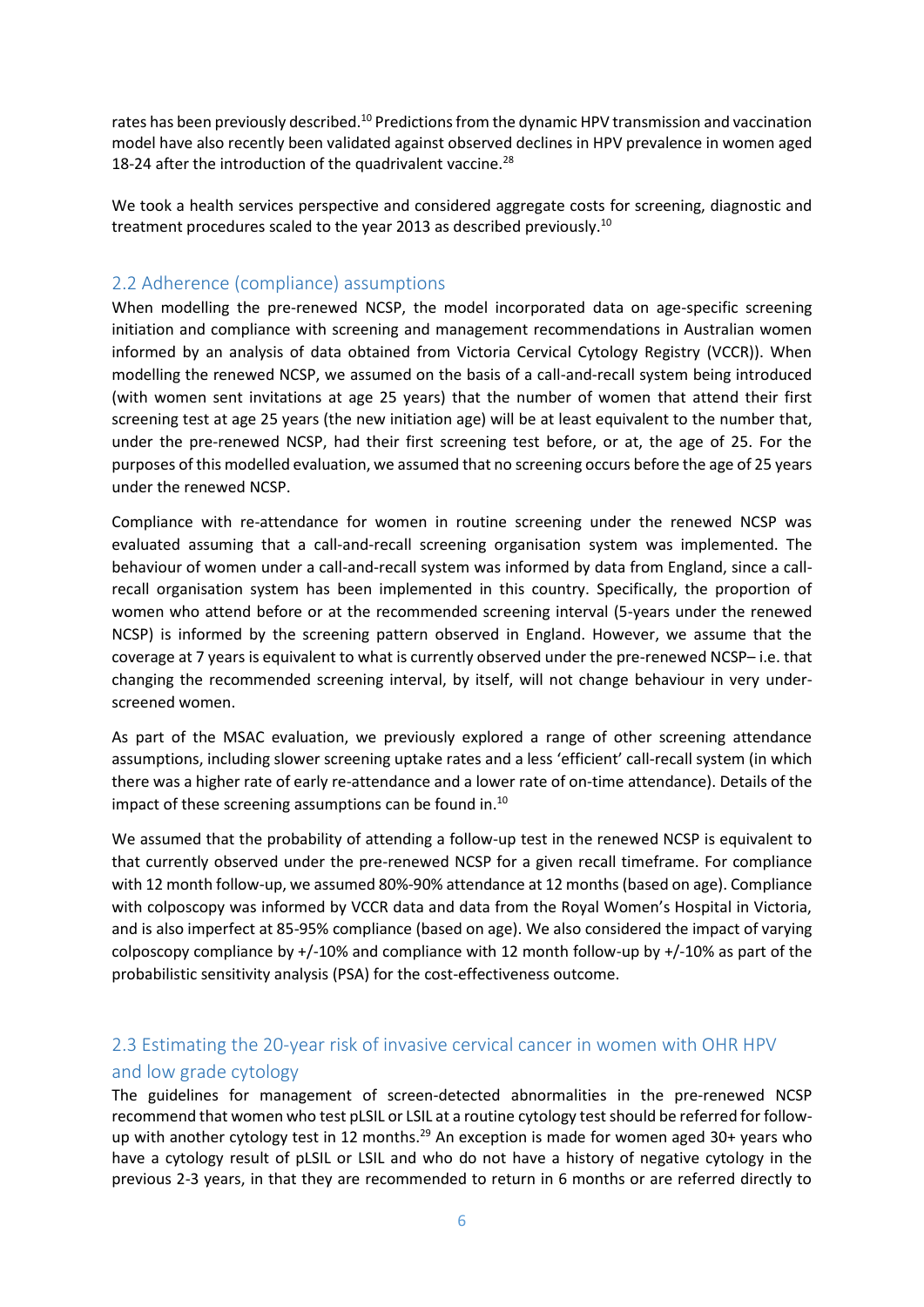colposcopy. Therefore, the risk in women with LSIL who have a recent negative cytology in the last 2- 3 years and who have follow-up in 12 months can be considered an acceptable risk benchmark in Australia. We evaluated the risk of invasive cervical cancer over 20 years in this group and considered it as a benchmark when evaluating comparative risks in women testing HPV positive (not 16/18) and LBC pLSIL/LSIL. Specifically, we evaluated the 20 year risk of developing invasive cervical cancer in women of different ages who attend a routine test under the renewed primary HPV screening program, and:

- i. Test HPV positive (not 16/18) and LBC p*LSIL,* and return in 12 months for an HPV test; women positive for any HPV type are then immediately referred to colposcopy and HPV-negative women are returned to routine 5-yearly screening
- ii. Test HPV positive (not 16/18) and LBC *LSIL*, and return in 12 months for an HPV test; management thereafter as specified above.
- iii. Test HPV positive (not 16/18) and LBC *pLSIL or LSIL* and return in 12 months for an HPV test; management thereafter as specified above.
- iv. Test HPV positive (not 16/18) and LBC *pLSIL or LSIL at the year of the switch-over* and return in 12 months for an HPV test; management thereafter as specified above , and
- v. Test HPV positive (not 16/18) and LBC *pLSIL or LSIL* and attend colposcopy.

For the switch-over scenario, we assessed the risk of disease in women at the year the transition from the pre-renewed NCSP to the renewed NCSP occurs (2017), as distinct from the risk in women who have been managed under the renewed NCSP over a lifetime.

#### 2.4 Estimating the population-level impact

We evaluated the population level impact of adopting a national program utilising primary HPV screening with partial genotyping, compared to current practice for cervical cytology, assuming women testing OHR HPV positive (not 16/18) and LBC pLSIL/LSIL are:

- i. Referred for follow-up surveillance in 12 months with an HPV test; or
- ii. Referred for immediate colposcopy.

For both options we evaluated population level outcomes for cancer cases, deaths, precancer treatments and colposcopy procedures. These predictions did not consider transitional impacts but were based on long term outcomes. These predictions were also predicated on the overall screening adherence assumptions used for the evaluation.

## 2.5 Estimating the cost-effectiveness of referring HPV positive (not 16/18) and LBC pLSIL/LSIL to colposcopy compared to 12 months follow-up

We estimated the incremental cost-effectiveness ratios (ICERs) for immediate colposcopy referral versus 12 month follow-up, using standard methods. In the main evaluation we assumed the referral decision applied for women of all ages, but because the relative proportion of high grade abnormalities attributed to OHR HPV vs HPV16/18 increases in older women, $30$  it is possible that immediate colposcopy may be more cost-effective in older women. We therefore also assessed strategies which utilised 12 month follow-up for younger women, but then switched to immediate colposcopy for women beyond the age of 35, 45, 55 or 65 years, and we performed probabilistic sensitivity analysis to obtain ranges of uncertainty around the estimates of the ICERs of switching at later ages.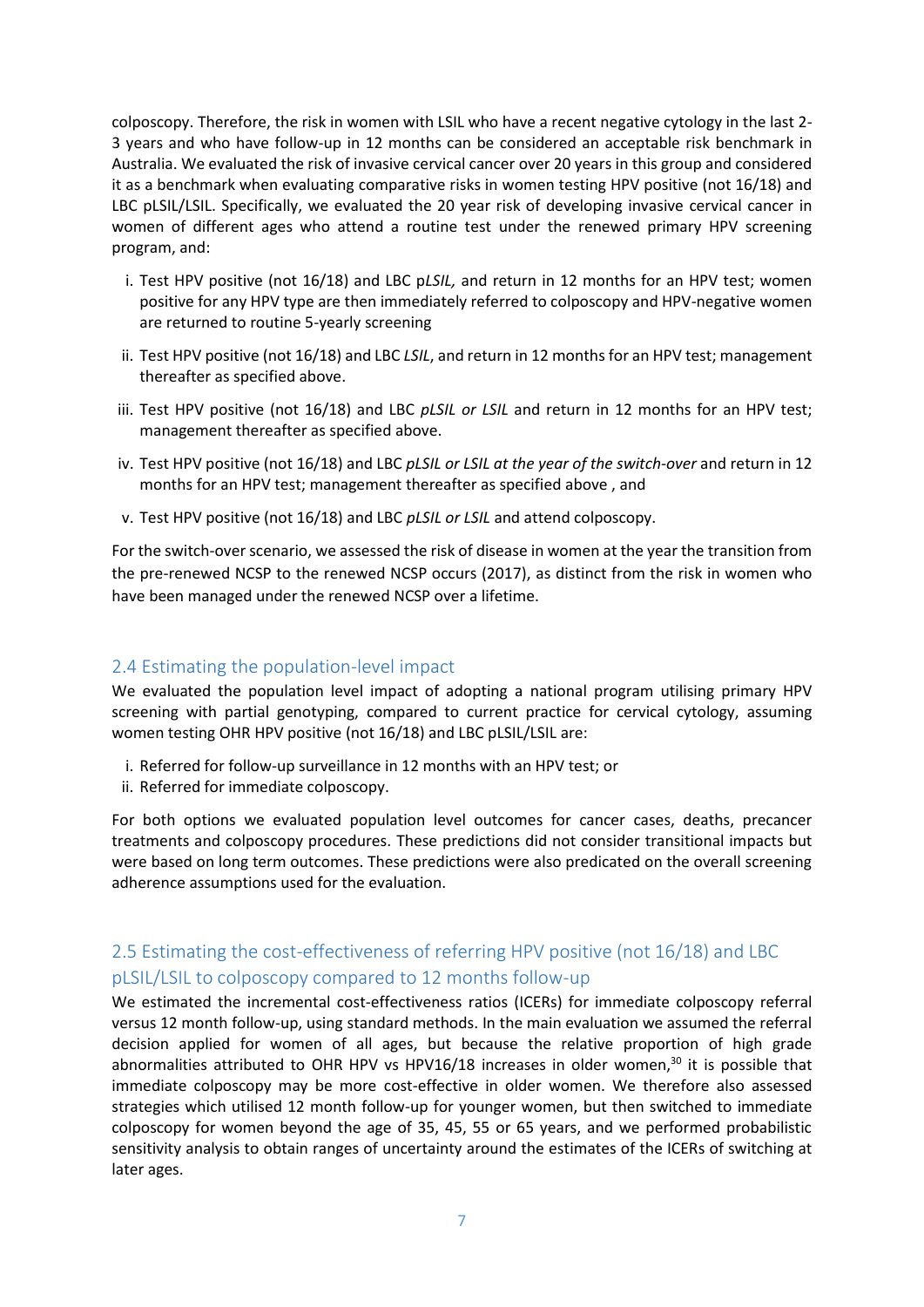### 2.6. Supplementary analysis: Follow-up options after 12 month surveillance with HPV testing

As a further exploratory analysis, we evaluated the population-level impact of adopting a national cervical screening program utilising primary HPV screening with partial genotyping, assuming women testing HPV positive (not 16/18) and LBC pLSIL/LSIL are:

• Referred for follow-up in 12 months with an HPV test; women positive for any HPV type are then immediately referred to colposcopy and HPV-negative women are returned to routine 5-yearly screening; or

• Referred for follow-up with HPV testing in 12 months and 24 months, with immediate colposcopy if women are HPV-positive (regardless of type) at either follow-up test, or a return to routine 5-yearly screening if a woman is HPV-negative at both follow-up tests.

Specifically, for both options we evaluated population level outcomes for cancer cases, deaths, precancer treatments and colposcopy procedures as well as the cost-effectiveness of 12 and 24 month follow-up compared to 12 month follow-up only. These predictions did not consider transitional impacts.

We also evaluated the incremental cost-effectiveness of the 12 and 24 month repeat test option, when compared to 12 month follow-up only.

#### 2.7 Sensitivity analysis

Probabilistic sensitivity analysis was performed on the cost-effectiveness outcome to assess the impact of uncertainties in screening attendance rates, screening test accuracy, natural history parameters and costs.

## 3. Results

### 3.1 20-year risk of invasive cervical cancer in women with OHR HPV and low grade cytology

The 20-year risk of cancer in women with OHR HPV and low grade cytology who are aged 25, 35, 45, 55 and 65 years, considering various management strategies, is shown in

[Further exploratory analysis was done to investigate the cumulative risk of CIN3+ at 24 months after](#page-8-0)  [the test result, and compare this to the risk of CIN3+ in women who are LSIL under the current program](#page-8-0)  [\(shown in Figure 2\). For some ages, the risk of CIN3+ is higher in women testing HPV positive \(not](#page-8-0)  [16/18\) and LBC pLSIL/LSIL when compared to the risk of CIN3+ in women testing LSIL under the pre](#page-8-0)[renewed NCSP. However, the risk of CIN3+ is higher in women who are referred for immediate](#page-8-0)  [colposcopy than in women who are referred for 12 months follow-up, which is likely due to the larger](#page-8-0)  [number of women who attend colposcopy \(and hence have a diagnosis of CIN3\).](#page-8-0)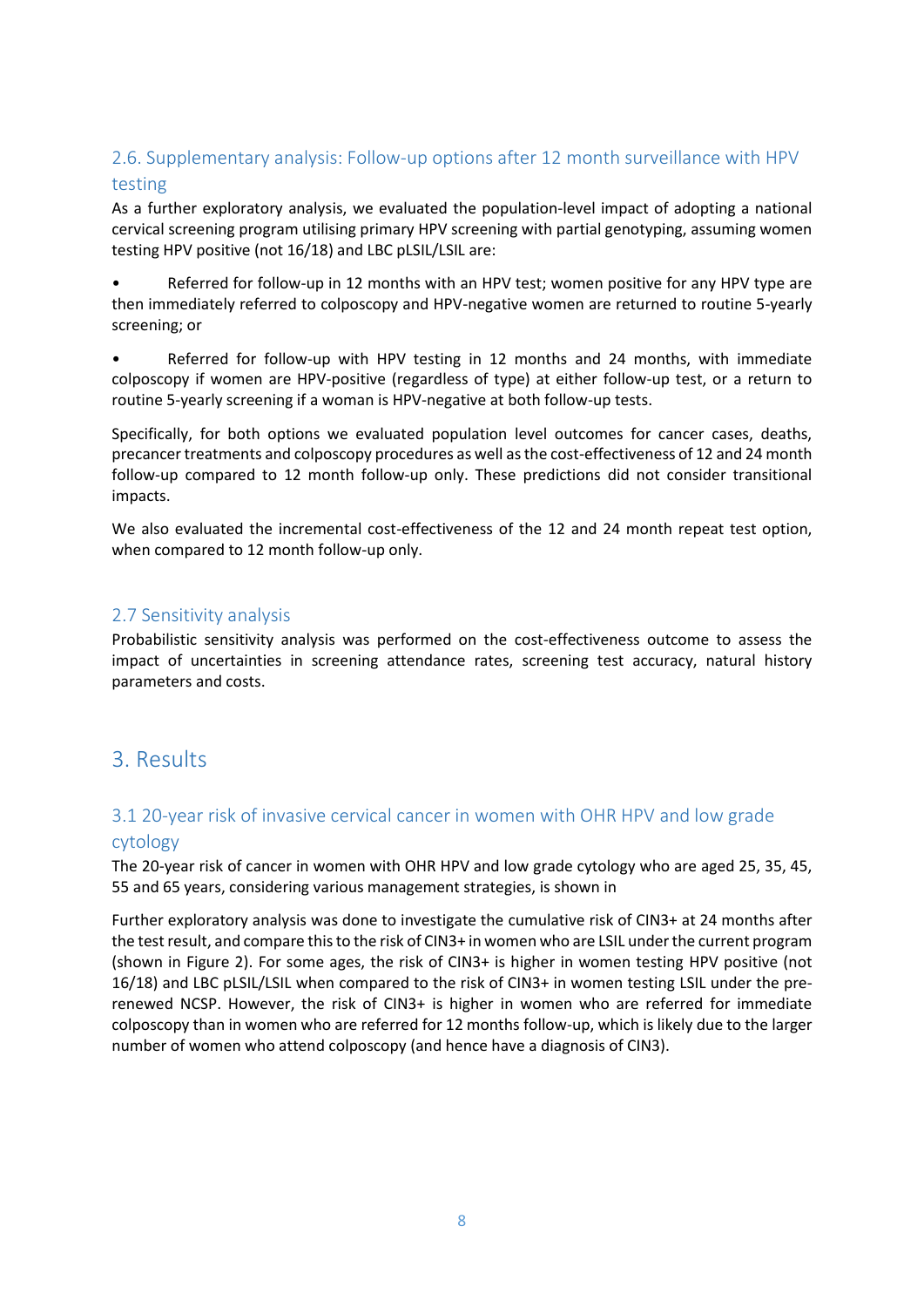[Figure 1.](#page-8-0) The benchmark risk in women testing LSIL (or LSIL with a negative test result in the last 2 years) is also represented. The 20-year risk of cervical cancer in women who tested HPV positive (not 16/18) and LBC pLSIL/LSIL and who are referred to colposcopy is slightly lower than in the group who delayed follow-up by 12 months. However, for each age, the risk in women testing OHR HPV positive (not 16/18) and LBC pLSIL or LSIL under the new guidelines is lower than the benchmark risk for women with LSIL in the pre-renewed program.

<span id="page-8-0"></span>Further exploratory analysis was done to investigate the cumulative risk of CIN3+ at 24 months after the test result, and compare this to the risk of CIN3+ in women who are LSIL under the current program (shown in [Figure 2\)](#page-9-0). For some ages, the risk of CIN3+ is higher in women testing HPV positive (not 16/18) and LBC pLSIL/LSIL when compared to the risk of CIN3+ in women testing LSIL under the prerenewed NCSP. However, the risk of CIN3+ is higher in women who are referred for immediate colposcopy than in women who are referred for 12 months follow-up, which is likely due to the larger number of women who attend colposcopy (and hence have a diagnosis of CIN3).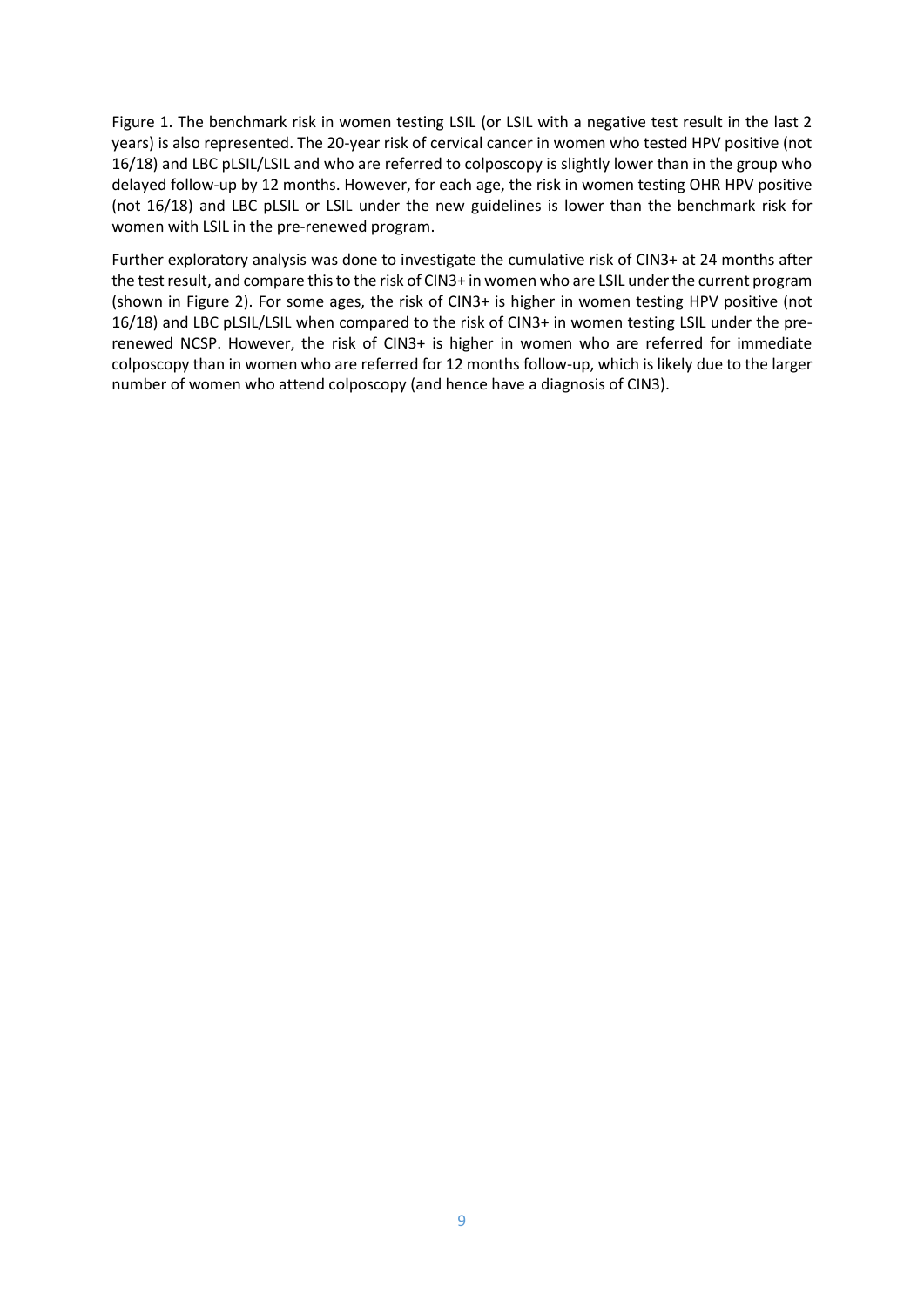

*Figure 1: The cumulative risk of developing invasive cervical cancer after 20 years for a range of screening test results. The 20 year risk of cervical cancer in women with LSIL in the pre-renewed NCSP with a negative test in last 2 years (accepted risk under the pre-renewed NCSP) is shown as the horizontal line.*

<span id="page-9-0"></span>*Figure 2: The cumulative risk of CIN3+ 24 months for a range of screening test results. The 24 month risk of CIN3+ in women with LSIL with a negative test in last 2 years under the pre-renewed NCSP is shown as the horizontal line.*

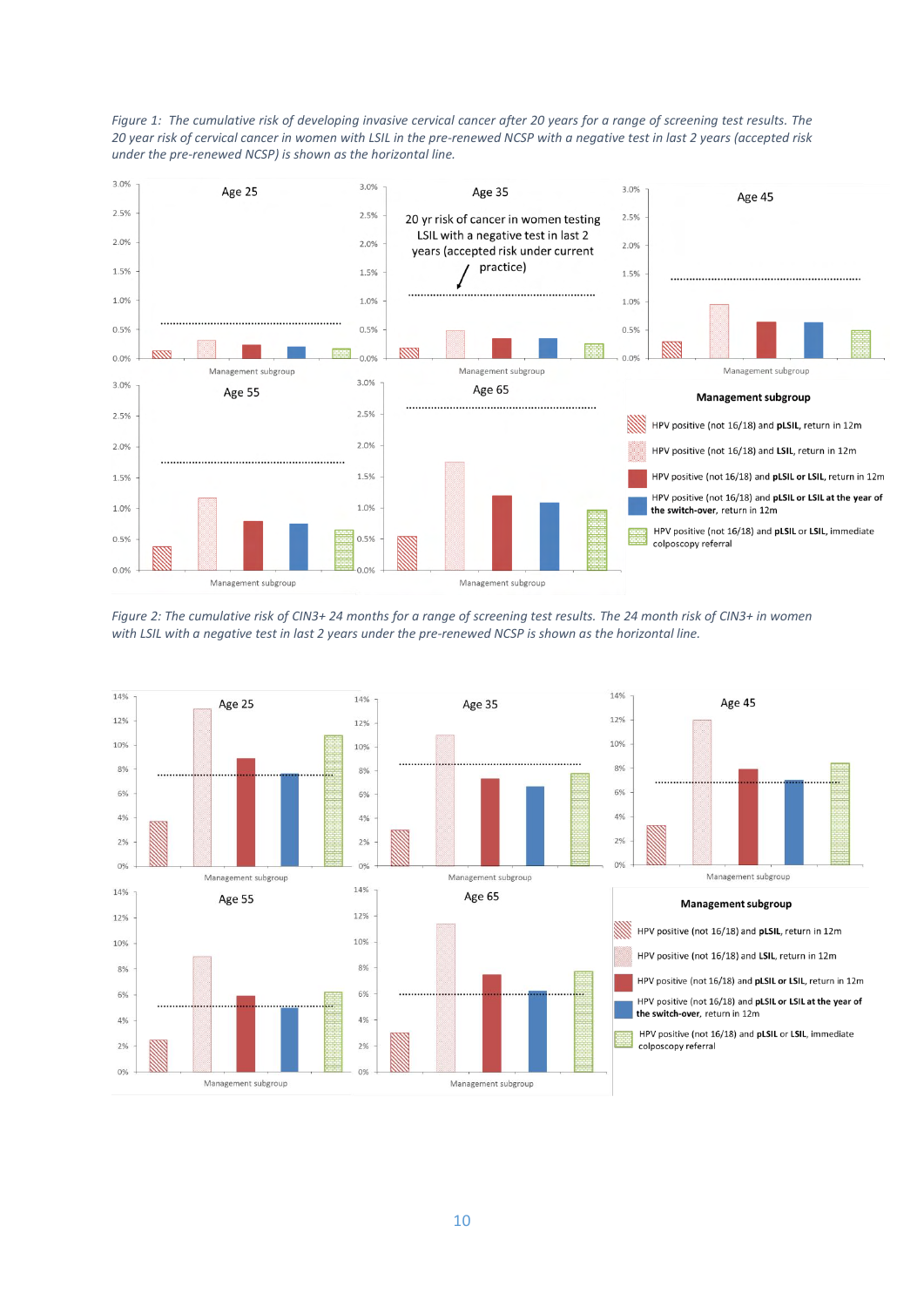#### 3.2 Population-level impact

[Figure 3](#page-10-0) shows the model predicted number of cervical cancer cases, deaths, histologically-confirmed high-grade lesions and colposcopies for the year 2017 for unvaccinated cohorts and cohorts offered vaccination, given the two alternate management strategies for OHR HPV in the presence of pLSIL/LSIL. All results are shown in relation to current practice for the pre-renewed NCSP.

<span id="page-10-0"></span>*Figure 3: Model predicted annual\* number of a) cancer cases, b)cancer deaths, c)precancer (CIN2/3) treatments and d)colposcopies in the for unvaccinated cohorts (blue) and vaccinated cohorts (orange). Numbers indicate case numbers. The difference in case numbers and percentage difference compared to current practice in the pre-renewed NCSP is shown in the brackets.* 



<sup>\*</sup>Using female Australian population as predicted for 2017

In the absence of HPV vaccination, cancer cases would be predicted to drop by 31% (265 fewer cases) and 32% (275 fewer cases) given 12 month follow-up and immediate colposcopy management options for women with OHR HPV and p/LSIL, respectively, and to drop by 24% (85 less cases) and 27% (97 less cases) in cohorts offered vaccination, respectively. For unvaccinated cohorts, cancer deaths are predicted to drop by 36% (82 less deaths) and 37% (85 less deaths) under 12 month follow-up and immediate colposcopy options respectively, and drop by 29% (28 less deaths) and 32% (31 less deaths) in vaccinated cohorts. Thus, overall, immediate colposcopy provides an additional 1-3% reduction in cervical cancer cases and deaths when the findings of the whole program are considered at the population level in relation to current screening practice in the pre-renewal NCSP.

For unvaccinated cohorts, colposcopies are predicted to increase substantially by 36% and 44% under 12 month follow-up and immediate colposcopy options respectively, and *decrease* by 7% given 12 month follow-up option in vaccinated cohorts. However, we predict 5% additional colposcopies if immediate colposcopy is implemented when compared to the pre-renewed NCSP. Thus immediate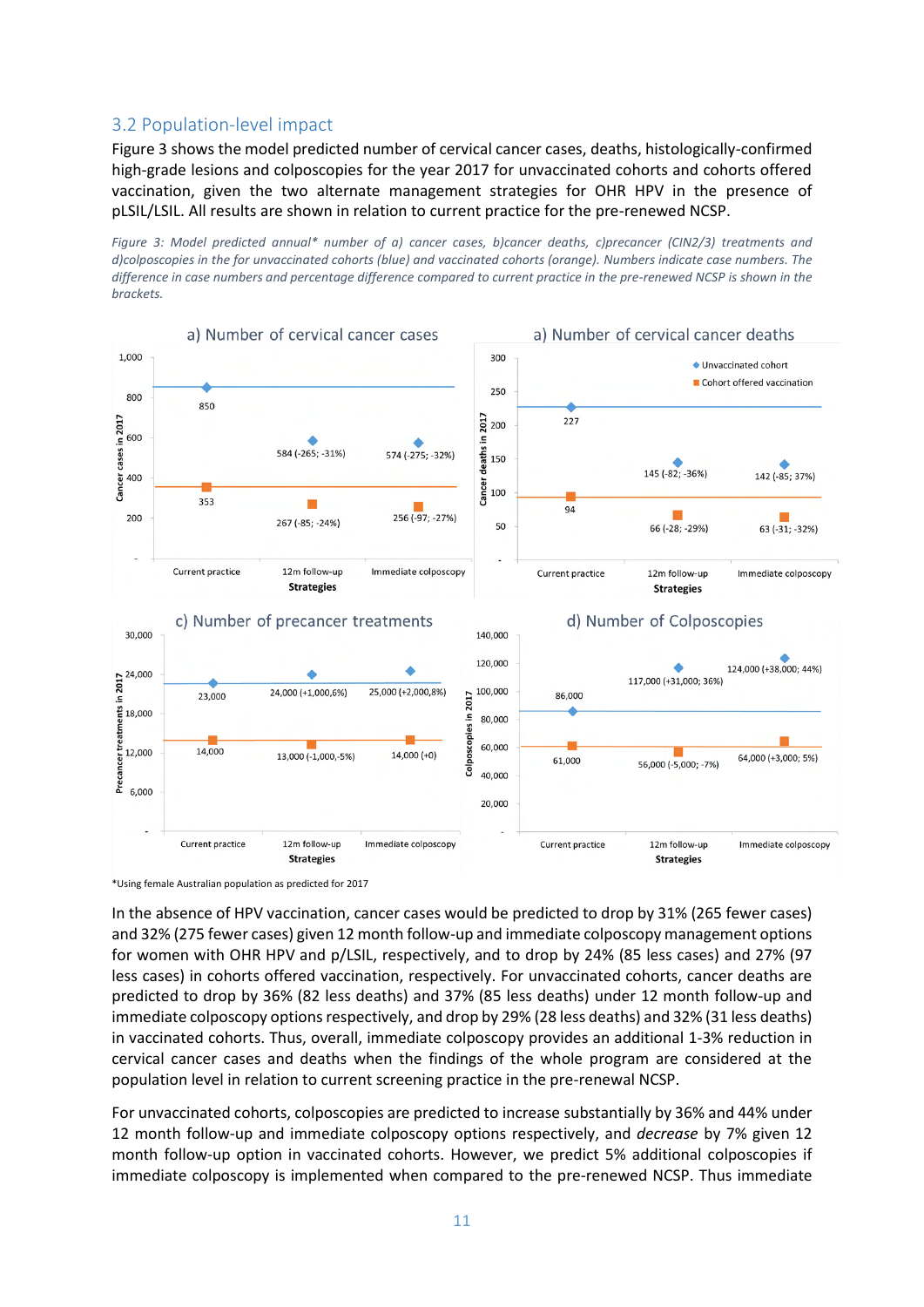colposcopy results in an *additional* 8% colposcopies over 12m follow-up in unvaccinated women when compared to the pre-renewed NCSP, and an additional 12% colposcopies in vaccinated cohorts.

Similarly, the number of treatments for CIN2/3 are predicted to increase in unvaccinated cohorts by 6% and 8% under 12 month follow-up and immediate colposcopy options, respectively, but to *decrease* in vaccinated cohorts by 5% and 0% under 12 month follow-up and immediate colposcopy options, respectively.

Therefore, immediate colposcopy referral provides some benefit over 12 month follow-up, but at the cost of a marked increase in colposcopies. An additional 650-700 colposcopies are required to avert a cervical cancer case under immediate colposcopy compared to 12 month follow-up, and an additional 2,300-2,500 colposcopies are required to avert a cancer death.

#### 3.3 The cost-effectiveness of referring HPV positive (not 16/18) and LBC pLSIL/LSIL to colposcopy compared to 12 months follow-up

The estimated cost-effectiveness of immediate colposcopy compared to 12 month follow-up in this group of women is shown in [Table 1.](#page-11-0) The ICER for immediate colposcopy compared to 12 month follow-up was estimated to be >A\$100,000/LYS, compared to an indicative willingness-to-pay threshold of A\$50,000/LYS in Australia.

 If we switch to immediate colposcopy in women from ages 35 years and older, the ICER is estimated to be \$59,800/LYS (95%CrI: \$55,800-\$62,100) in unvaccinated cohorts and \$61,600/LYS (95%CrI: \$58,300-\$64,900) in cohorts offered vaccination. If we switch to immediate colposcopy in women from ages 45 and older, the ICER is \$39,800 (95%CrI: \$36,700-\$41,900) in unvaccinated cohorts and \$40,900/LYS (95%CrI: \$38,300-\$43,600) in cohorts offered vaccination. Therefore, it may be considered cost-effective to utilise immediate colposcopy for women aged 45 and older.

|                                                                                       | Incremental cost-effectiveness of immediate colposcopy compared |                             |
|---------------------------------------------------------------------------------------|-----------------------------------------------------------------|-----------------------------|
|                                                                                       | to 12m follow-up in women with OHR HPV and pLSIL or LSIL        |                             |
|                                                                                       | Unvaccinated cohorts                                            | Cohorts offered vaccination |
| Immediate colposcopy for women of all ages                                            | \$154,000/LYS                                                   | \$158,000/LYS               |
| 12m follow-up for women up to age 35, then<br>Immediate colposcopy for women aged 35+ | \$59,800/LYS                                                    | \$61,600/LYS                |
|                                                                                       | (95%Crl: \$55,800-\$62,100)                                     | (95%Crl: \$58,300-\$64,900) |
| 12m follow-up for women up to age 45, then<br>immediate colposcopy for women aged 45+ | \$39,800/LYS                                                    | \$40,900/LYS                |
|                                                                                       | (95%Crl: \$36,700-\$41,900)                                     | (95%Crl: \$38,300-\$43,600) |
| 12m follow-up for women up to age 55, then                                            | \$40,100/LYS                                                    | \$40,200/LYS                |
| immediate colposcopy for women aged 55+                                               | (95%Crl: \$36,100-\$41,500)                                     | (95%Crl: \$37,500-\$42,900) |
| 12m follow-up for women up to age 65, then<br>immediate colposcopy for women aged 65+ | \$38,100/LYS                                                    | \$39,400/LYS                |
|                                                                                       | (95%Crl: \$35,000-\$40,500)                                     | (95%Crl: \$36,600-\$42,200) |

<span id="page-11-0"></span>*Table 1: The cost-effectiveness of 'Immediate colposcopy' compared to '12m follow-up' in women with OHR HPV and pLSIL or LSIL*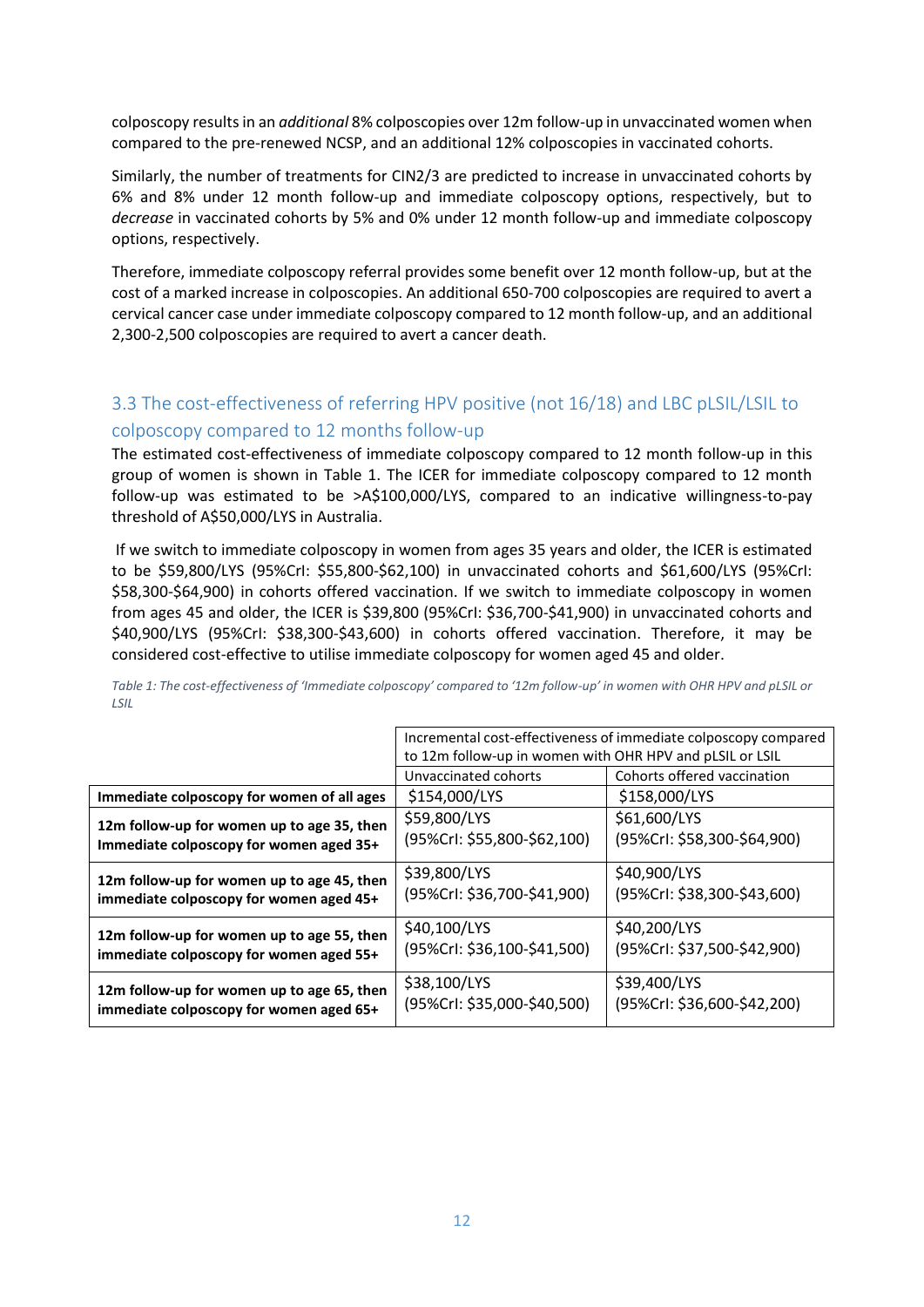#### 3.4 Supplementary analysis: Follow-up options after 12 month surveillance with HPV testing

Assuming that women with OHR HPV and pLSIL/ LSIL are returned to surveillance at 12 months[, Figure](#page-12-0)  [4](#page-12-0) shows the model-predicted number of cervical cancer cases, deaths, precancer treatments and colposcopies for the year 2017 for unvaccinated cohorts and cohorts offered vaccination, given the two scenarios for following these women i.e. either HPV surveillance at 12 months only, or repeat HPV surveillance at 12 months and 24 months if a woman is HPV negative at the first 12 month test.

<span id="page-12-0"></span>*Figure 4: Model predicted annual number of a) cancer cases, b)cancer deaths, c)precancer treatments and d)colposcopies in the for unvaccinated cohorts (blue) and vaccinated cohorts (orange).\* Numbers indicate case numbers. The difference in case numbers and percentage difference compared to current practice in the pre-renewed NCSP is shown in the brackets.* 



<sup>\*</sup>Using female Australian population as predicted for 2017

For both unvaccinated cohorts and cohorts offered vaccination, the population-level number of cervical cancer cases and deaths is very similar between the 12 month follow-up scenario and the 12 and 24 month follow-up scenarios (<1% difference). The number of CIN2/3 treatments and the number of colposcopies predicted under the two scenarios is also very similar, and there is at most 1% difference between the two scenarios in terms of these outcomes.

The cost-effectiveness of 12 and 24 month follow-up compared to 12m follow-up is shown i[n Table 2.](#page-13-0) The ICER for 12 and 24 month follow-up is >\$300,000/LYS compared with 12 month follow-up alone. Even if the switch to repeat 12 and 24 month follow-up is confined to women over 55 years, the ICER remains greater than \$70,000/LYS. Therefore, repeat 12 and 24 month follow-up is unlikely to be costeffective in Australia, compared to 12 month follow-up alone.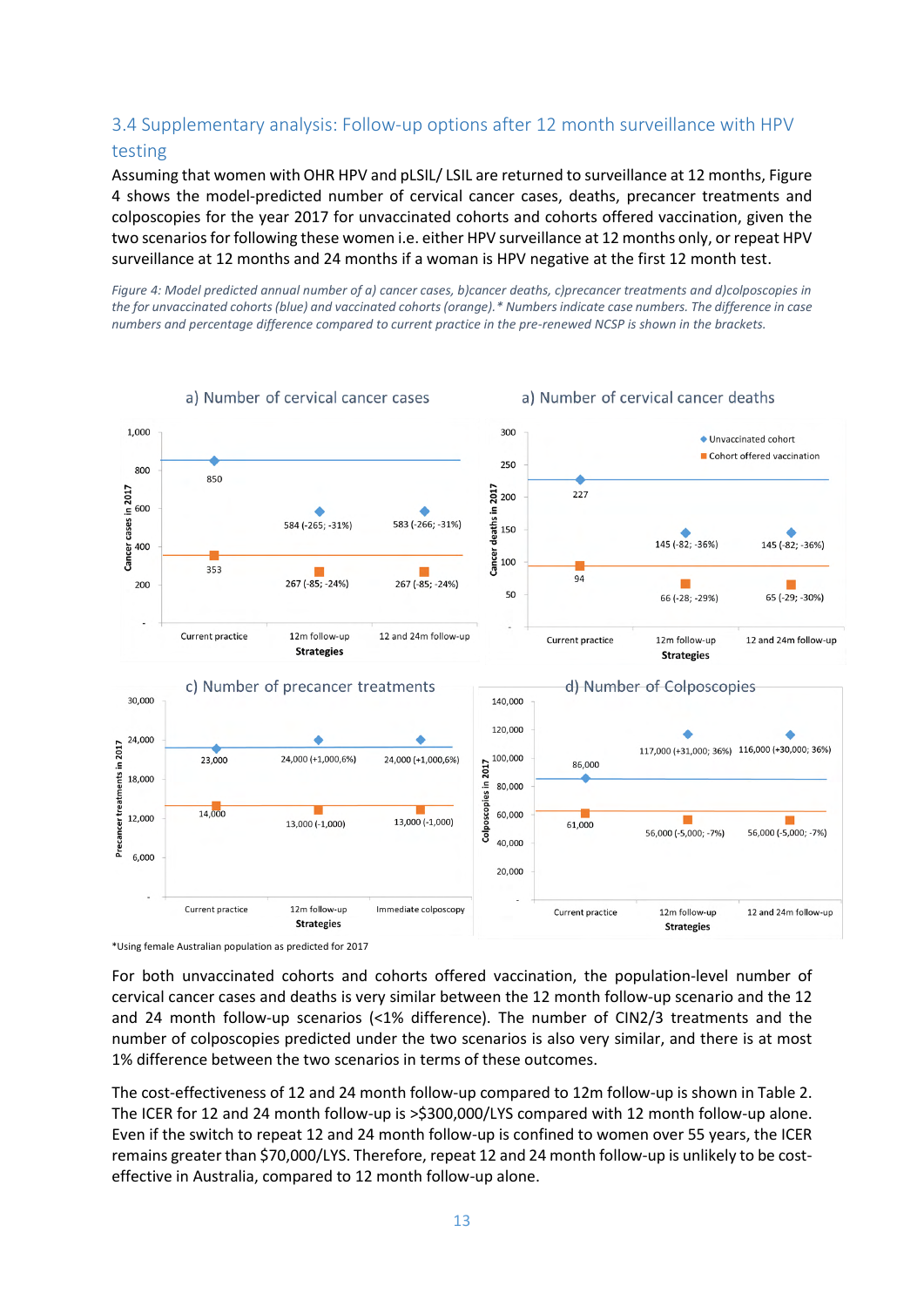<span id="page-13-0"></span>*Table 2: The cost-effectiveness of 12 and 24 month HPV testing follow-up compared to 12m follow-up in women with OHR HPV and P/LSIL.* 

|                                                                                       | cost-effectiveness of 12 and 24m follow-up compared<br>to 12m follow-up |                             |
|---------------------------------------------------------------------------------------|-------------------------------------------------------------------------|-----------------------------|
|                                                                                       | Unvaccinated cohorts                                                    | Cohorts offered vaccination |
| 12 and 24m follow-up for all ages                                                     | \$405,018                                                               | \$358,238                   |
| 12m follow-up for women up to age 35, then 12<br>and 24m follow-up for women aged 35+ | \$146,758                                                               | \$142,886                   |
| 12m follow-up for women up to age 45, then 12<br>and 24m follow-up for women aged 45+ | \$96,744                                                                | \$94,000                    |
| 12m follow-up for women up to age 55, then 12<br>and 24m follow-up for women aged 55+ | \$71,769                                                                | \$70,823                    |
| 12m follow-up for women up to age 65, then 12<br>and 24m follow-up for women aged 65+ | Dominated                                                               | Dominated                   |

## 4. Discussion

In this evaluation of potential management strategies for intermediate risk women in the renewed NCSP in Australia, we found that the estimated 20-year risk of developing invasive cervical cancer in women who have other oncogenic HPV (not 16/18) infection and who have a triage LBC low grade (pLSIL/LSIL) result, who then have 12 month follow-up surveillance with HPV testing, is lower than the current risk in women with a screening cytology result of LSIL in the pre-renewed cytology-based screening program. This indicates that the risk of invasive cancer in this group is lower than the accepted benchmark risk for 12-month follow-up in Australia in the current cervical screening program. We also found that the incremental benefit of direct referral to colposcopy for in terms of overall population impact on invasive cancer incidence and mortality, while positive, was relatively modest and that, consequently, the management of these women via direct referral to colposcopy is unlikely to be cost-effective. We also found that such a management strategy would be associated with some harms in the form of additional colposcopy referrals and treatment, with >650 colposcopies required to avert an additional case of cervical cancer and an additional 2,300-2,500 colposcopies to avert a cancer death.

These findings are reflective of the lower risks overall seen in the group of women with OHR HPV infection, once the higher risk groups (those with HPV16/18 infection or cytology results indicative of high grade disease), are removed from the population of interest. In the renewed NCSP, women with HPV16/18 and/or high grade cytology are automatically managed as 'higher risk' and directly referred to colposcopy; thus the risks remaining in those with OHR HPV infection and low grade cytology are reduced. It is likely that in the majority of cases the low grade cytology is reflective of a productive HPV infection with the OHR HPV type. By managing using a follow-up surveillance HPV test, it is possible to check for persistent HPV infection, which has been shown to increase the risk of subsequent disease progression.<sup>[12](#page-15-9)</sup> At the 12 month follow-up, we assumed that women with any HPV detected would at that point be referred for colposcopy, allowing for evaluation. In this way only women with transient infections are not referred to colposcopy; and our findings indicate that this has only a very a modest impact on the risk of developing invasive cervical cancer in the future.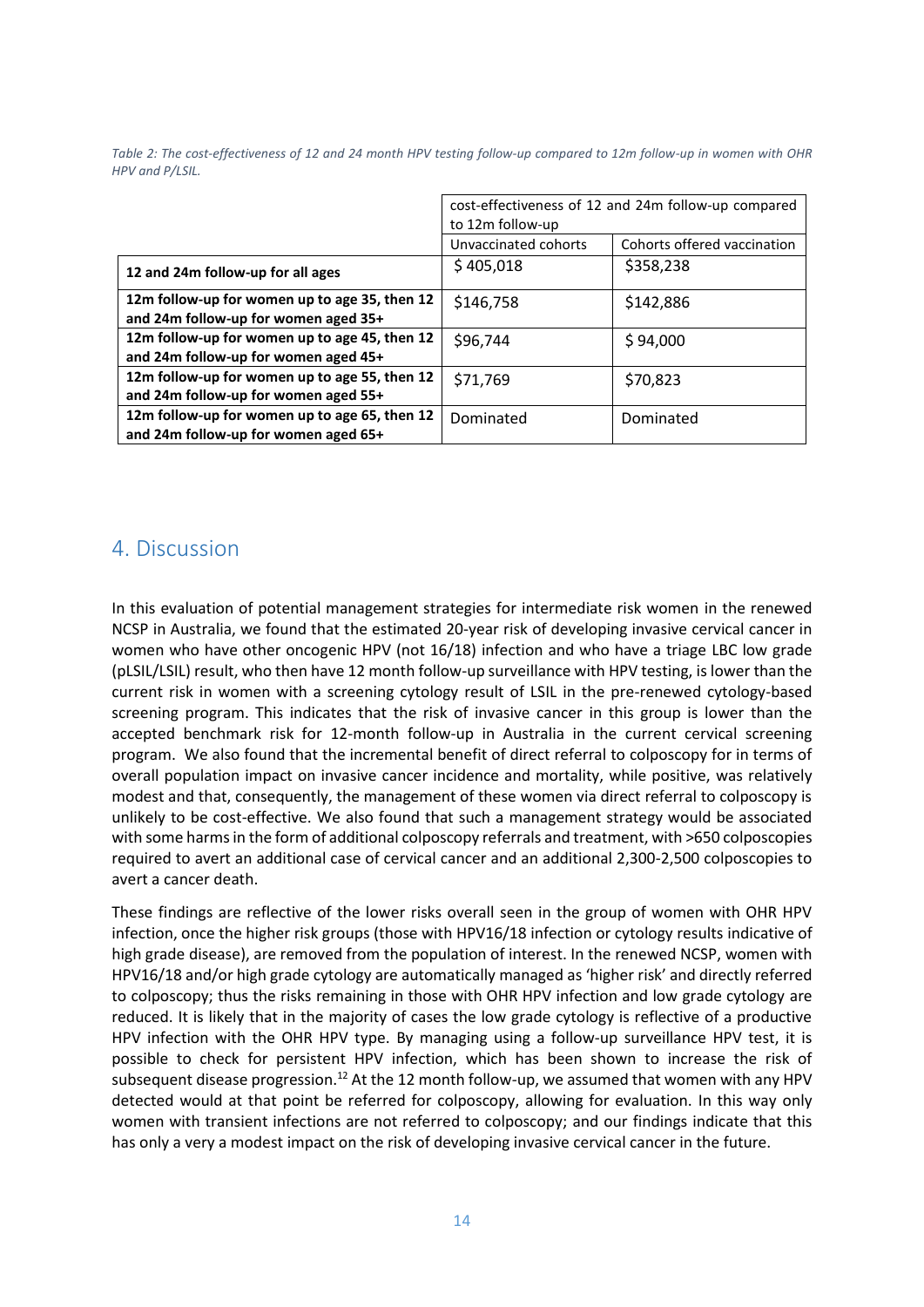We did find that the cost-effectiveness of direct referral of women with OHR and pLSIL/LSIL increased if such referral is confined to older women (>45 years); this would need to be balanced against any difficulties inherent in implementing differential management recommendations in a specific subgroup according to the age of the woman at testing, and is a policy decision which would need to take into account a range of other factors, such as the number of colposcopies required to avert each additional case, which still exceed 400 for women aged >45.

We found that in the context of performing 12 month follow-up with a single HPV test, adding an additional HPV test at 24 months would be associated with very marginal benefits and would be very cost-ineffective, with an incremental cost-effectiveness ratio of >\$300,000/LYS, compared to 12 month follow-up only in this group, and that this intervention remains cost-ineffective even if it confined only to older women. This finding likely reflects the predicted effectiveness of a single HPV test to check for persisting infection at 12 months.

Our evaluation has several strengths. Firstly, we have used a comprehensive and well-validated model of cervical cancer natural history, HPV infection, and cervical screening, which has been validated against many data sources across several countries. We have used local data to take into account realistic levels of adherence to screening and follow-up recommendations, although it should be noted that if the assumed levels of adherence are not achieved the results will not be as predicted. In sensitivity analysis we explored a range of options for adherence with screening recommendations and with compliance with a 12 month follow-up recommendation, and our broad findings remained unchanged across a range of feasible options.

To our knowledge, this is the first detailed evaluation of the management of intermediate risk women with oncogenic (not HPV 16/18) infections in a primary HPV screening program. These findings are currently informing the development of new clinical management guidelines in Australia and will be of broad interest for other countries introducing primary HPV screening, especially in the context of considering the overall benefits of partial genotyping options for primary screening. Although at the current time there is an absence of direct clinical evidence to support our modelled findings, it should be noted that these findings are broadly consistent with known data on the longitudinal risks of serious disease in women with OHR HPV types.<sup>[12](#page-15-9)</sup>

It is notable that an ongoing major clinical trial, *Compass* [Clinicaltrials.gov NCT02328872], is expected to provide direct evidence in the future on the outcomes in this group of women within a primary HPV screening program. Compass is a large scale randomised controlled trial of 5-yearly HPV versus 2.5 yearly image read LBC cytology screening in women aged 25-69 years, and it is being conducted in the state of Victoria, Australia. HPV screening in the trial incorporates the use of partial genotyping and 12 month follow-up for OHR pLSIL/LSIL women, as considered in the current evaluation. Recruitment is stratified according to whether women are in age cohorts that were offered vaccination (i.e. whether aged ~35 years or less in 2015). In HPV-screened women, a secondary randomisation process for intermediate risk women with other oncogenic HPV infections (i.e. not HPV16/18) is implemented, and these women are randomised to be triaged either with LBC or with dual-stained p16/Ki67 cytology (CINtec PLUS, Roche/Ventana). In conjunction with the implementation of the renewed NCSP, Compass will provide emergent evidence both on the performance of LBC triage of women with OHR HPV infections, but also data on new options for management in this group. In the future, this is expected to provide the basis for further review and, if warranted, consideration of the role of other options for management.

In conclusion, in this evaluation, 12 month surveillance of women who have other high risk HPV (not HPV16/18) infections and low grade triage cytology, appears to provide the best balance of benefits, harms and cost-effectiveness in the context of partial genotyping for HPV 16/18 within the new Australian primary-HPV based screening program.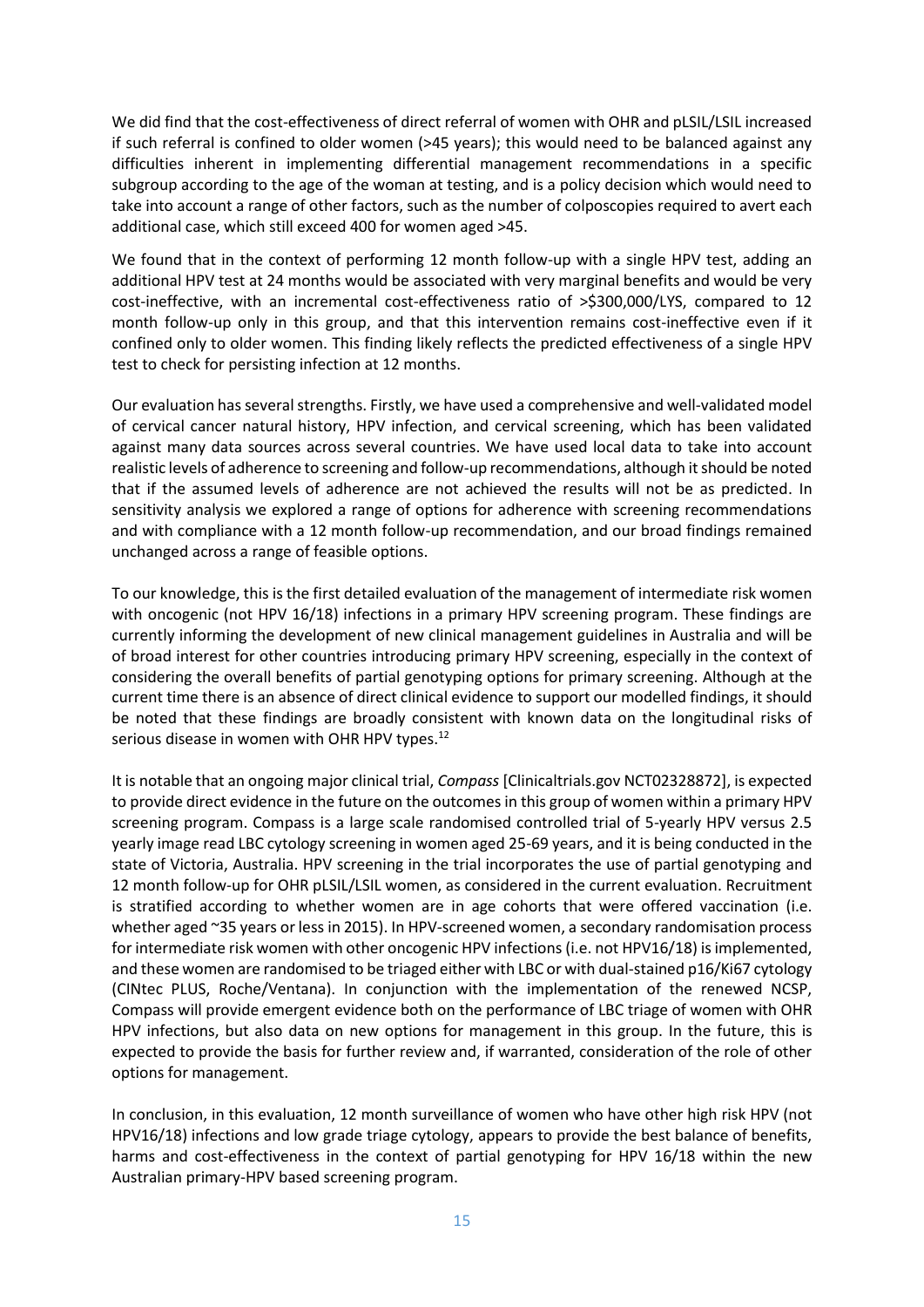<span id="page-15-0"></span>1. Ronco G, Dillner J, Elfstrom KM, et al. Efficacy of HPV-based screening for prevention of invasive cervical cancer: follow-up of four European randomised controlled trials. Lancet 2014;383:524-32.

<span id="page-15-1"></span>2. HPV Today No 34. HPV Today 2015;34.

<span id="page-15-2"></span>3. Castle PE, Glass AG, Rush BB, et al. Clinical human papillomavirus detection forecasts cervical cancer risk in women over 18 years of follow-up. J Clin Oncol 2012;30:3044-50.

4. Gage JC, Duggan MA, Nation JG, Gao S, Castle PE. Comparative Risk of High-Grade Histopathology Diagnosis After a CIN 1 Finding in Endocervical Curettage Versus Cervical Biopsy. J Low Genit Tract Dis 2013.

5. Khan MJ, Castle PE, Lorincz AT, et al. The elevated 10-year risk of cervical precancer and cancer in women with human papillomavirus (HPV) type 16 or 18 and the possible utility of type-specific HPV testing in clinical practice. J NatlCancer Inst 2005;97:1072-9.

<span id="page-15-3"></span>6. Gertig DM, Brotherton JML, Saville AM. Measuring human papillomavirus (HPV) vaccination coverage and the role of the National HPV Vaccination Program Register, Australia. Sexual Health 2011;8:171-8.

<span id="page-15-4"></span>7. Brotherton JML, Liu B, Donovan B, Kaldor JM, Saville M. Human papillomavirus (HPV) vaccination coverage in young Australian women is higher than previously estimated: independent estimates from a nationally representative mobile phone survey. Vaccine 2014;32:592-7.

<span id="page-15-5"></span>8. Australian Institute of Health and Welfare. Cervical screening in Australia 2011-2012. Cancer series no.82. Cat. no. CAN 79. Canberra: AIHW,; 2014.

<span id="page-15-6"></span>9. Smith MA, Canfell K, Brotherton JM, Lew JB, Barnabas RV. The predicted impact of vaccination on human papillomavirus infections in Australia. Int J Cancer 2008;123:1854-63.

<span id="page-15-7"></span>10. Lew JB, Simms K, Smith MA, et al. National Cervical Screening Program Renewal: Effectiveness modelling and economic evaluation in the Australian setting (Assessment Report). MSAC application number 1276. Canberra: Department of Health 2014.

<span id="page-15-8"></span>11. National Screening Unit. Guidelines for Cervical Screening in New Zealand: Incorporating the management of women with abnormal cervical smears. Wellington: National Screening Unit, Ministry of Health; 2008.

<span id="page-15-9"></span>12. Draft clinical management guidelines for the prevention of cervical cancer. 2016. (Accessed at [http://wiki.cancer.org.au/australia/Guidelines:Cervical\\_cancer/Prevention.\)](http://wiki.cancer.org.au/australia/Guidelines:Cervical_cancer/Prevention.)

<span id="page-15-10"></span>13. Canfell K, Sitas F, Beral V. Cervical cancer in Australia and the United Kingdom: comparison of screening policy and uptake, and cancer incidence and mortality. Med J Aust 2006;185:482-6.

<span id="page-15-11"></span>14. Creighton P, Lew J, Clements M, et al. Cervical cancer screening in Australia: modelled evaluation of the impact of changing the recommended interval from two to three years. BMC Public Health 2010;10:734.

<span id="page-15-12"></span>15. Canfell K, Barnabas R, Patnick J, Beral V. The predicted effect of changes in cervical screening practice in the UK: results from a modelling study. Br J Cancer 2004;91:530-6.

<span id="page-15-13"></span>16. Canfell K, Clements M, Harris J. Cost-effectiveness of proposed changes to the national cervical screening program; 2008.

17. Canfell K, Lew JB, Smith M, Walker R. Cost-effectiveness modelling beyond MAVARIC study end-points. In: Kitchener HC, Blanks R, Cubie H, et al., eds. MAVARIC - a comparison of automationassisted and manual cervical screening: a randomised controlled trial Health Technology Assessment ; Vol 15: No 3; 2011.

18. Medical Services Advisory Committee. Automation Assisted and Liquid Based Cytology for Cervical Cancer Screening. MSAC reference 1122, Assessment report. Canberra: Australian Government Department of Health; 2009.

<span id="page-15-14"></span>19. Medical Services Advisory Committee. Human Papillomavirus Triage Test For Women With Possible or Definite Low-Grade Squamous Intraepithelial Lesions. MSAC reference 39, Assessment report. Canberra: Australian Government Department of Health; 2009.